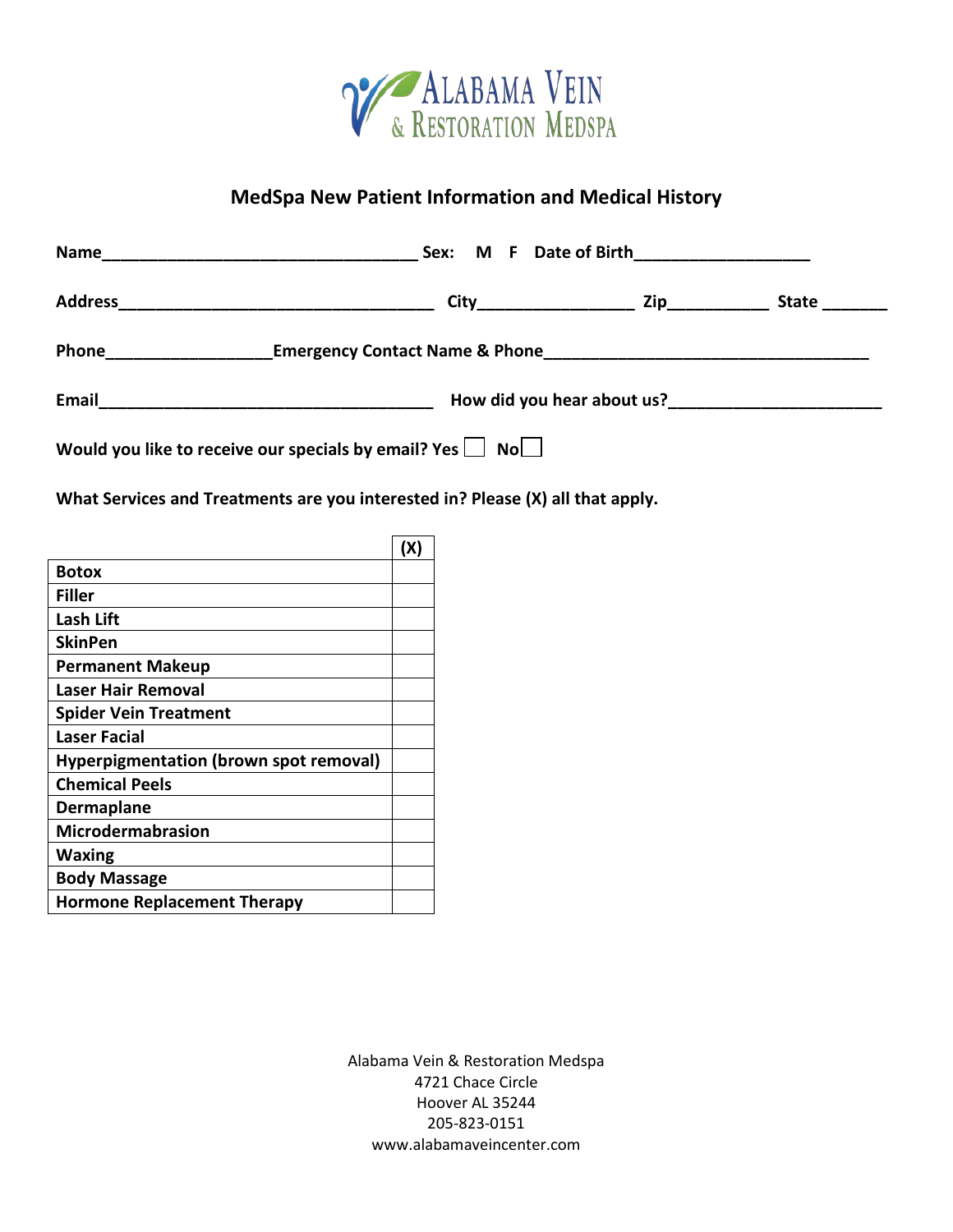| <b>Medical Conditions:</b>                | <b>Current Medications:</b> | Past Surgeries and the year: | <b>Allergies:</b> |  |  |
|-------------------------------------------|-----------------------------|------------------------------|-------------------|--|--|
|                                           |                             |                              |                   |  |  |
|                                           |                             |                              |                   |  |  |
|                                           |                             |                              |                   |  |  |
|                                           |                             |                              |                   |  |  |
|                                           |                             |                              |                   |  |  |
|                                           |                             |                              |                   |  |  |
| <b>Skincare Products currently using:</b> |                             |                              |                   |  |  |
|                                           |                             |                              |                   |  |  |
|                                           |                             |                              |                   |  |  |
|                                           |                             |                              |                   |  |  |
|                                           |                             |                              |                   |  |  |
|                                           |                             |                              |                   |  |  |

**Client Signature \_\_\_\_\_\_\_\_\_\_\_\_\_\_\_\_\_\_\_\_\_\_\_\_\_\_\_\_\_\_\_\_\_\_\_\_\_\_\_\_ Date\_\_\_\_\_\_\_\_\_\_\_\_\_\_\_\_\_\_\_\_\_\_\_\_\_\_\_\_\_**

*Office Use:*

| Skin Type (circle one) |                    | <b>Hair Color</b> |
|------------------------|--------------------|-------------------|
| I-II: Very Fair - Fair | (burns easily)     | Grey              |
| III: Medium            | (tans gradually)   | <b>Blonde</b>     |
| IV: Moderate Brown     | (Asian/Hispanic)   | <b>Brown</b>      |
| V: Very Dark           | (Dark Hispanic)    | <b>Black Red</b>  |
| VI: Very Dark Brown    | (African-American) |                   |
|                        |                    |                   |

Alabama Vein & Restoration Medspa 4721 Chace Circle Hoover AL 35244 205-823-0151 www.alabamaveincenter.com